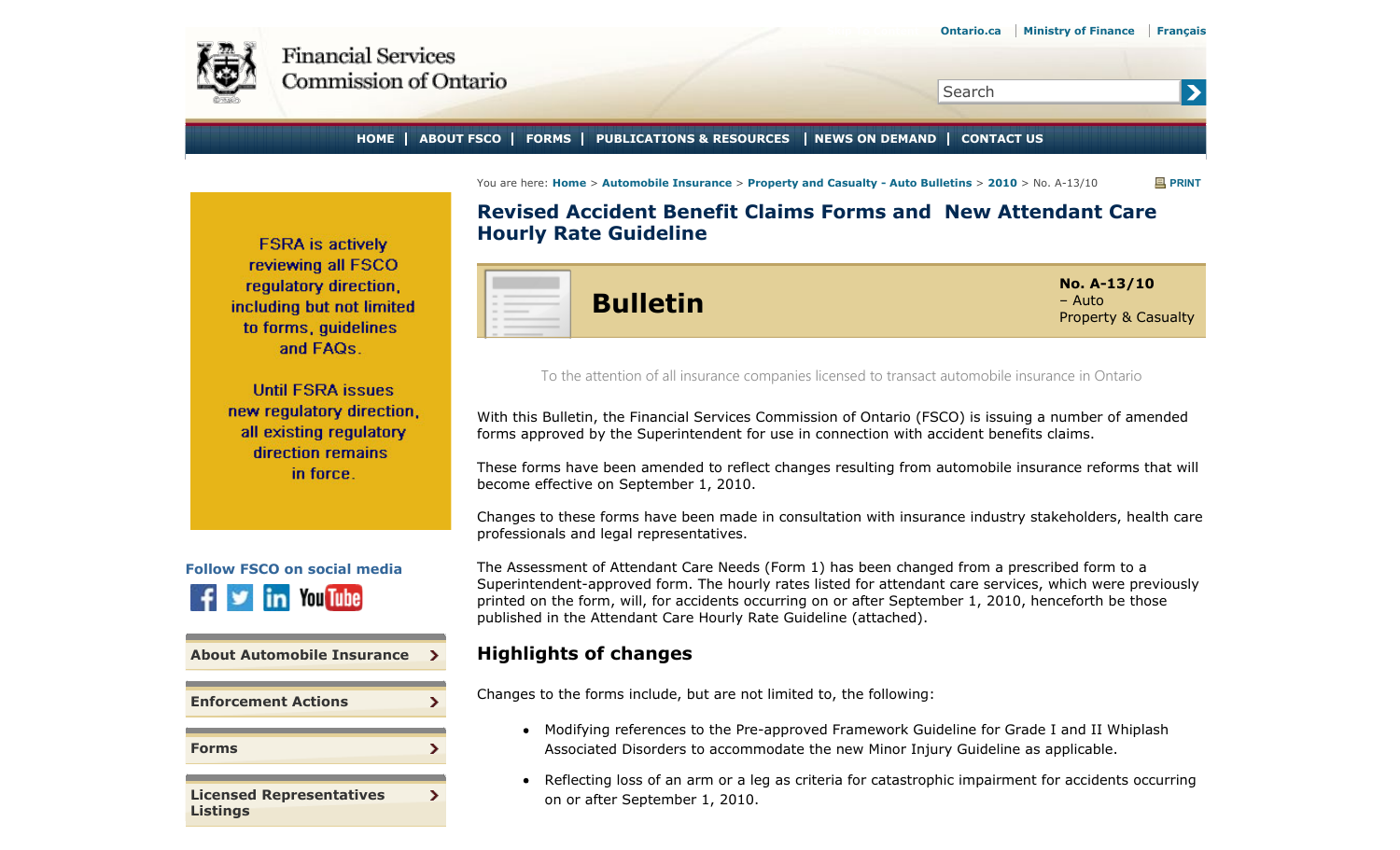

**A** Scheduled Online Service

#### **Disruption Notice**

Please consult our **outage schedule** for more details.

Amending the basis for calculation of the Income Replacement Benefit (IRB) from 80% of net income to 70% of gross income for accidents occurring on or after September 1, 2010.

- Deleting references to rebuttal examinations under s.  $24(1)9$  and s.  $24.1(1)$  of the Statutory Accident Benefits Schedule – Accidents on or after November 1, 1996, as rebuttal examinations are not available in the new Statutory Accidents Benefits Schedule – Effective September 1, 2010 (new SABS).
- Reflecting that only occupational therapists and registered nurses can complete an Assessment  $\bullet$ of Attendant Care Needs (Form 1).
- Deleting questions related to income tax status in the Accident Benefits Application Package (OCF-1).
- Clarifying in the Election of Income Replacement, Non-Earner or Caregiver Benefit (OCF-10) that once a choice of benefits has been submitted to the insurer, it cannot generally be changed, as per s. 35(3) of the new SABS.
- Reflecting that an Application for Determination of Catastrophic Impairment (OCF-19) must be prepared by a physician or, where the impairment is only a brain impairment, by a neuropsychologist.
- Reflecting in the Settlement Disclosure Notice the changes to the new SABS coverages.

The following five forms will no longer be Superintendent's approved forms:

- Explanation of Benefits (OCF-9)
- Activities of Normal Life (OCF-12)
- Declaration of Post-Accident Income and Benefits (OCF-13)
- Notice of Examination (OCF-25)
- Voluntary Consent for Pre-Claim Examination (OCF-26).

In addition, the Application for Approval of an Assessment or Examination (OCF-22) has been eliminated as it has been merged with the Treatment and Assessment Plan (OCF-18).

# **Effective date of forms**

The amended forms other than the Form 1 are effective on or after September 1, 2010 and apply to accidents occurring before and on or after September 1, 2010.

The amended Form 1 is for use on or after September 1, 2010, in respect of accidents occurring on or after March 31, 2008.